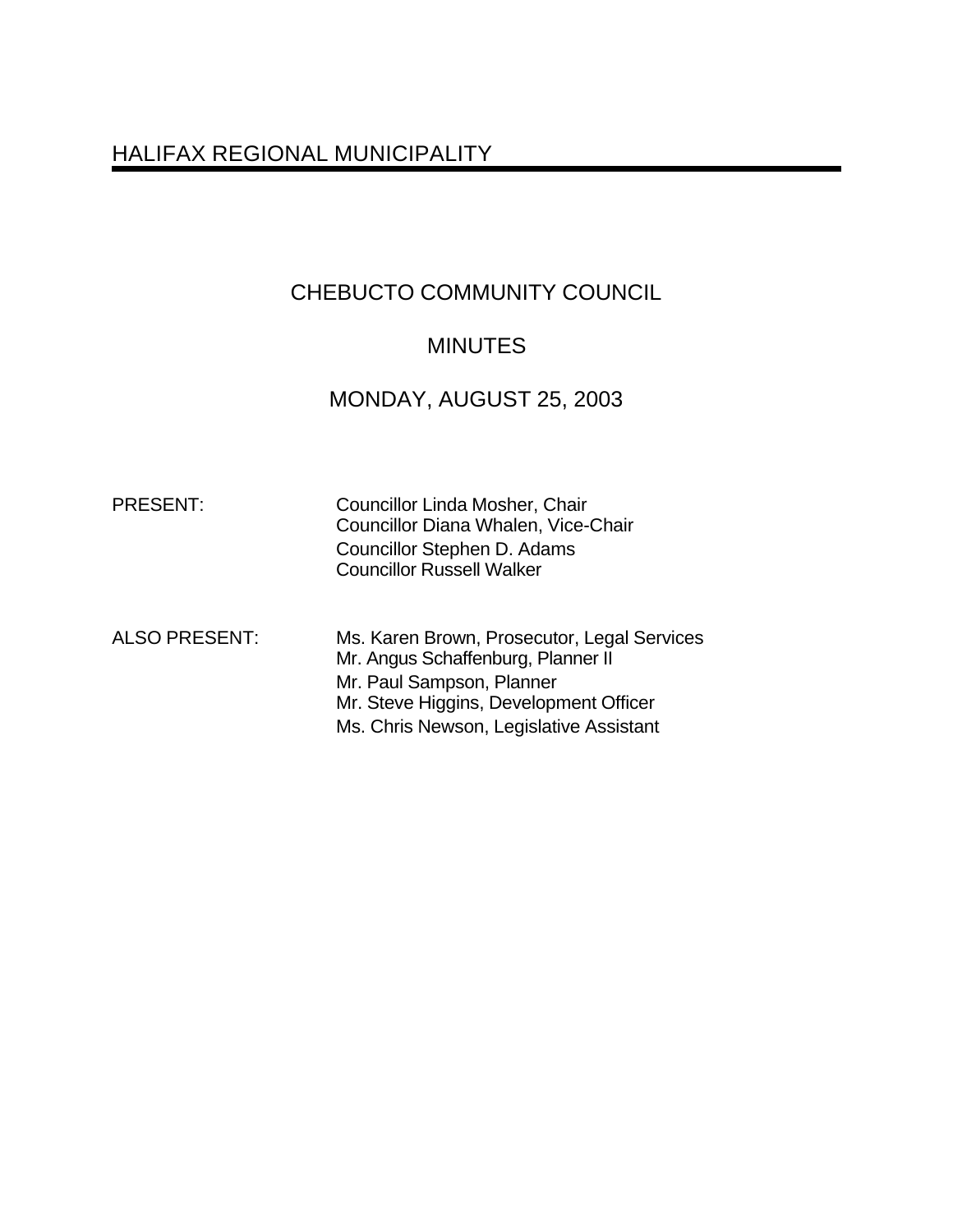## **TABLE OF CONTENTS**

| 1.  |                                                      |                                                                                                                                                                                                      |  |  |  |  |  |
|-----|------------------------------------------------------|------------------------------------------------------------------------------------------------------------------------------------------------------------------------------------------------------|--|--|--|--|--|
| 2.  |                                                      |                                                                                                                                                                                                      |  |  |  |  |  |
|     | 2.1                                                  |                                                                                                                                                                                                      |  |  |  |  |  |
| 3.  |                                                      | APPROVAL OF THE ORDER OF BUSINESS AND APPROVAL OF ADDITIONS                                                                                                                                          |  |  |  |  |  |
| 4.  |                                                      |                                                                                                                                                                                                      |  |  |  |  |  |
|     | 4.1                                                  |                                                                                                                                                                                                      |  |  |  |  |  |
|     |                                                      | 4.1.1 Non-intersecting Walking Paths for Dog Walkers/General Users -<br>4.1.2 Off-leash Areas for Districts 17 and 18  4<br>4.1.3 HRM Clearing/Flooding Lakes for Skating - deferred to fall 2003  5 |  |  |  |  |  |
| 5.  |                                                      |                                                                                                                                                                                                      |  |  |  |  |  |
| 6.  |                                                      |                                                                                                                                                                                                      |  |  |  |  |  |
| 7.  |                                                      |                                                                                                                                                                                                      |  |  |  |  |  |
|     | 7.1<br>7.2                                           | Variance Application 037260 - Old Lot 1 Purcell's Cove Road, Halifax<br>Chebucto Community Council Summer Meeting Schedule                                                                           |  |  |  |  |  |
| 8.  |                                                      |                                                                                                                                                                                                      |  |  |  |  |  |
|     | 8.1.1                                                | Case 00582: Amendment to Development Agreement, Stoneridge on the                                                                                                                                    |  |  |  |  |  |
|     |                                                      | 8.1.2 Case 00569: Application for Lot Modification Development Agreement,                                                                                                                            |  |  |  |  |  |
| 9.  | CORRESPONDENCE, PETITIONS AND DELEGATIONS - None  11 |                                                                                                                                                                                                      |  |  |  |  |  |
| 10. | 11                                                   |                                                                                                                                                                                                      |  |  |  |  |  |
|     | 10.1                                                 |                                                                                                                                                                                                      |  |  |  |  |  |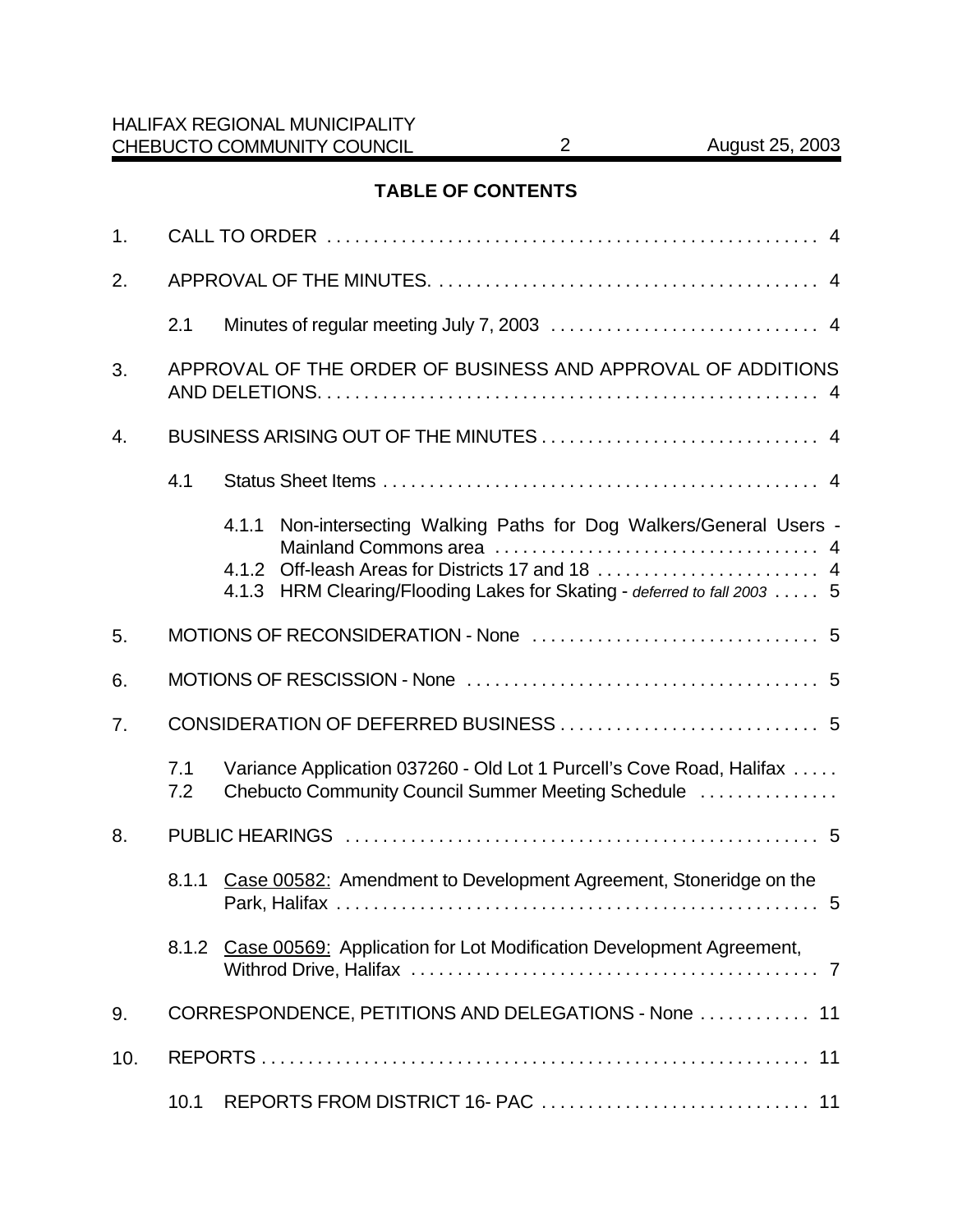|     |              | <b>HALIFAX REGIONAL MUNICIPALITY</b><br>CHEBUCTO COMMUNITY COUNCIL |  | 3                                                  | August 25, 2003                                          |  |  |
|-----|--------------|--------------------------------------------------------------------|--|----------------------------------------------------|----------------------------------------------------------|--|--|
|     |              | 10.1.1                                                             |  | Case 00454: Amendments to Royale Hemlocks Stage I: |                                                          |  |  |
|     |              | 10.1.2                                                             |  |                                                    | Case 00488: Stage I and Stage II Development Agreement - |  |  |
| 11. |              |                                                                    |  |                                                    |                                                          |  |  |
| 12. |              |                                                                    |  |                                                    |                                                          |  |  |
|     | 12.1<br>12.2 |                                                                    |  |                                                    |                                                          |  |  |
| 13. |              |                                                                    |  |                                                    |                                                          |  |  |
| 14. |              |                                                                    |  |                                                    |                                                          |  |  |
| 15. |              |                                                                    |  |                                                    |                                                          |  |  |
| 16. |              |                                                                    |  |                                                    |                                                          |  |  |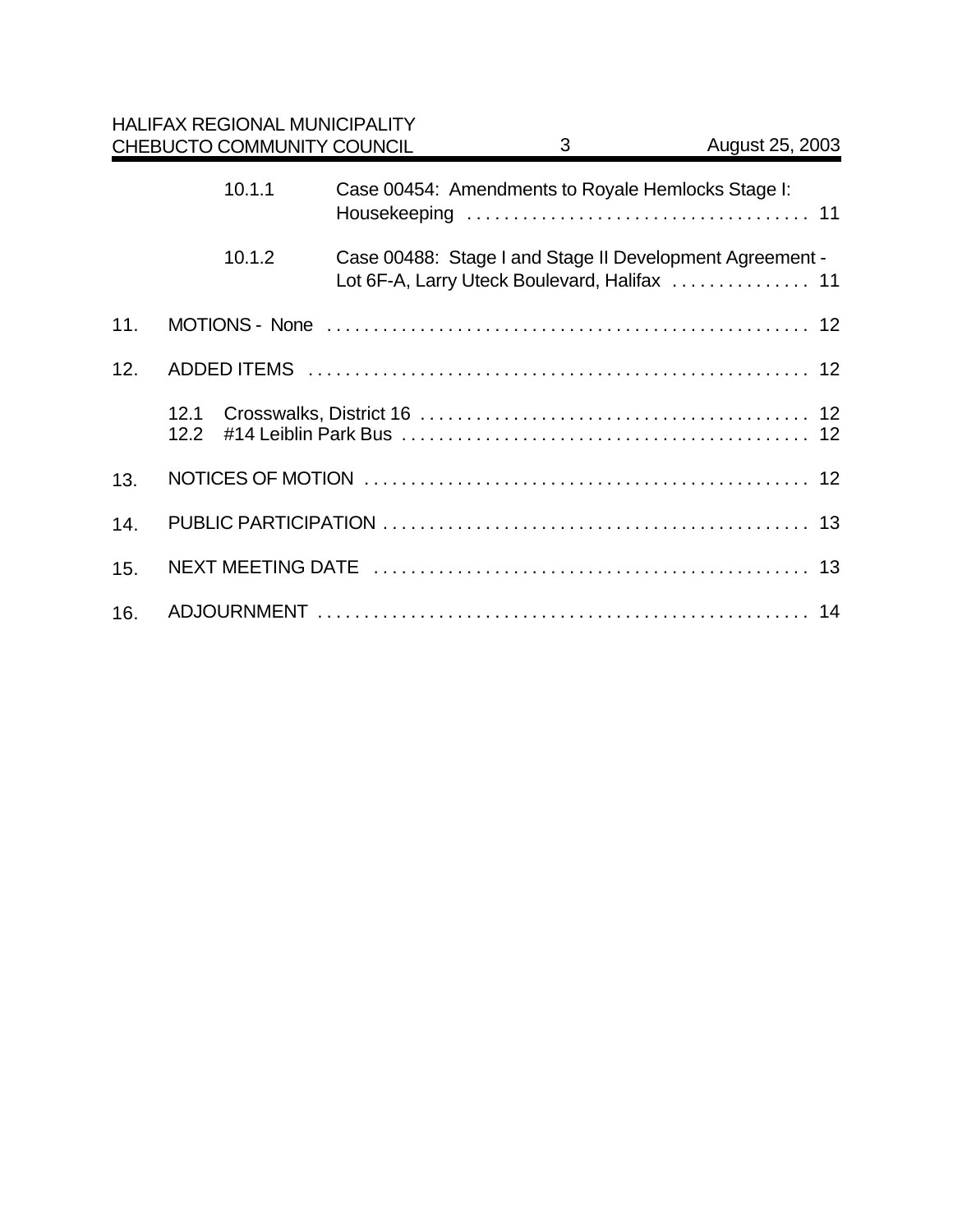## **1. CALL TO ORDER**

The meeting was called to order at 7:05 pm in the Keshen Goodman Library, 330 Lacewood Drive, Halifax.

#### **2. APPROVAL OF MINUTES**

2.1 Minutes of Regular Meeting July 7, 2003

### **MOVED BY Councillor Whalen, seconded by Councillor Adams that the minutes of July 7, 2003 be approved as circulated. MOTION PUT AND PASSED UNANIMOUSLY.**

## **3. APPROVAL OF THE ORDER OF BUSINESS AND APPROVAL OF ADDITIONS AND DELETIONS**

#### Additions:

- 10.1.2 Case 00488: Stage I and Stage II Development Agreement Lot 6F- A, Larry Uteck Boulevard, Halifax - report from District 16-PAC
- 12.1 Crosswalks, District 16 Councillor Whalen
- 12.2 #14 Leiblin Park Bus Councillor Adams

### **MOVED BY Councillor Adams, seconded by Councillor Walker that the Order of Business be approved as amended. MOTION PUT AND PASSED UNANIMOUSLY.**

#### **4. BUSINESS ARISING OUT OF THE MINUTES**

- 4.1 Status Sheet Items
	- 4.1.1 Non-intersecting Walking Paths for Dog Walkers/General Users Mainland Commons Area

Councillor Whalen advised that an e-mail response had been received from Mr. Peter Bigelow, Manager, Real Property Planning, indicating that a landscape architect had been hired and the trails in the Mainland Commons will be planned. She further added that a report is being prepared for November 2003. This item to remain on the Status Sheet.

#### 4.1.2 Off-leash Areas for Districts 17 and 18

Councillor Adams advised that a report is being prepared for Regional Council regarding offleash areas. This item to remain on the status sheet.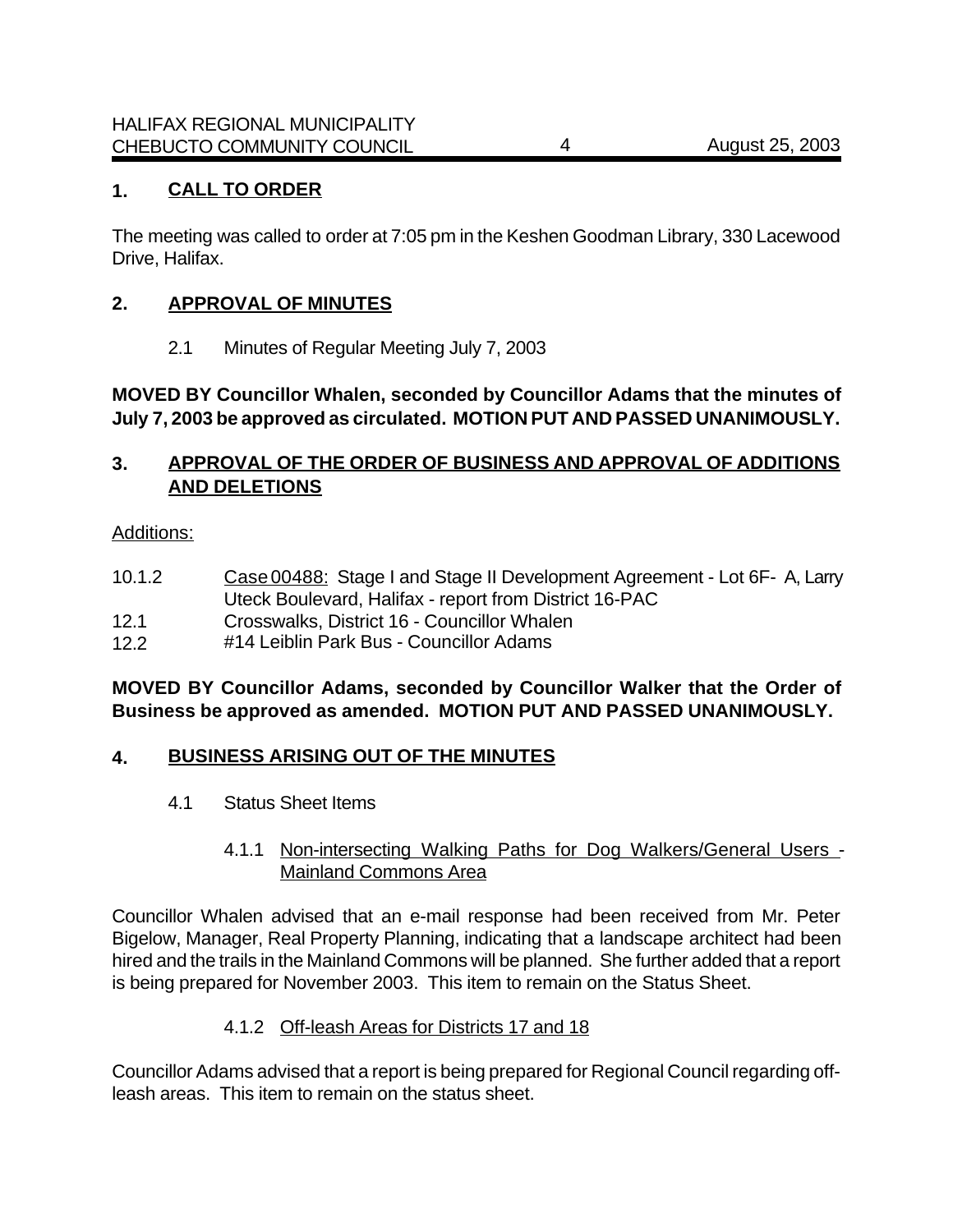This item has been deferred to the fall of 2003.

## **5. MOTIONS OF RECONSIDERATION - None**

## **6. MOTIONS OF RESCISSION - None**

## **7. CONSIDERATION OF DEFERRED BUSINESS**

- 7.1 Variance Application 03720 Old Lot 1 Purcell's Cove Road, Halifax
- A staff report dated April 1, 2003 was before the Committee.

**MOVED BY Councillor Adams, seconded by Councillor Walker that this item be deferred to October 6, 2003 and that it be dealt with at that time with or without the interested parties present. Further, that a letter be sent to the parties involved informing them of this action. MOTION PUT AND PASSED UNANIMOUSLY.**

#### **8. PUBLIC HEARINGS**

Councillor Mosher reviewed the guidelines/procedures for public hearings.

- 8.1.1 Case 00582: Amendment to Development Agreement, Stoneridge on the Park, Halifax
- ! A staff report dated June 9, 2003 was before the Community Council.

Mr. Steven Higgins, Development Officer, presented the report.

Councillor Mosher opened the public hearing and called for any speakers for or against.

#### **Public Speakers:**

#### **Mr. Jim Connolly, 61 Ridge Park Lane**

- ! question on procedure regarding notification. He and some of his neighbors did not receive notification. He read about this public hearing in the newspaper.
- ! residents in the area had said they did not want commercial in the building. What happened? Why is it coming up again tonight?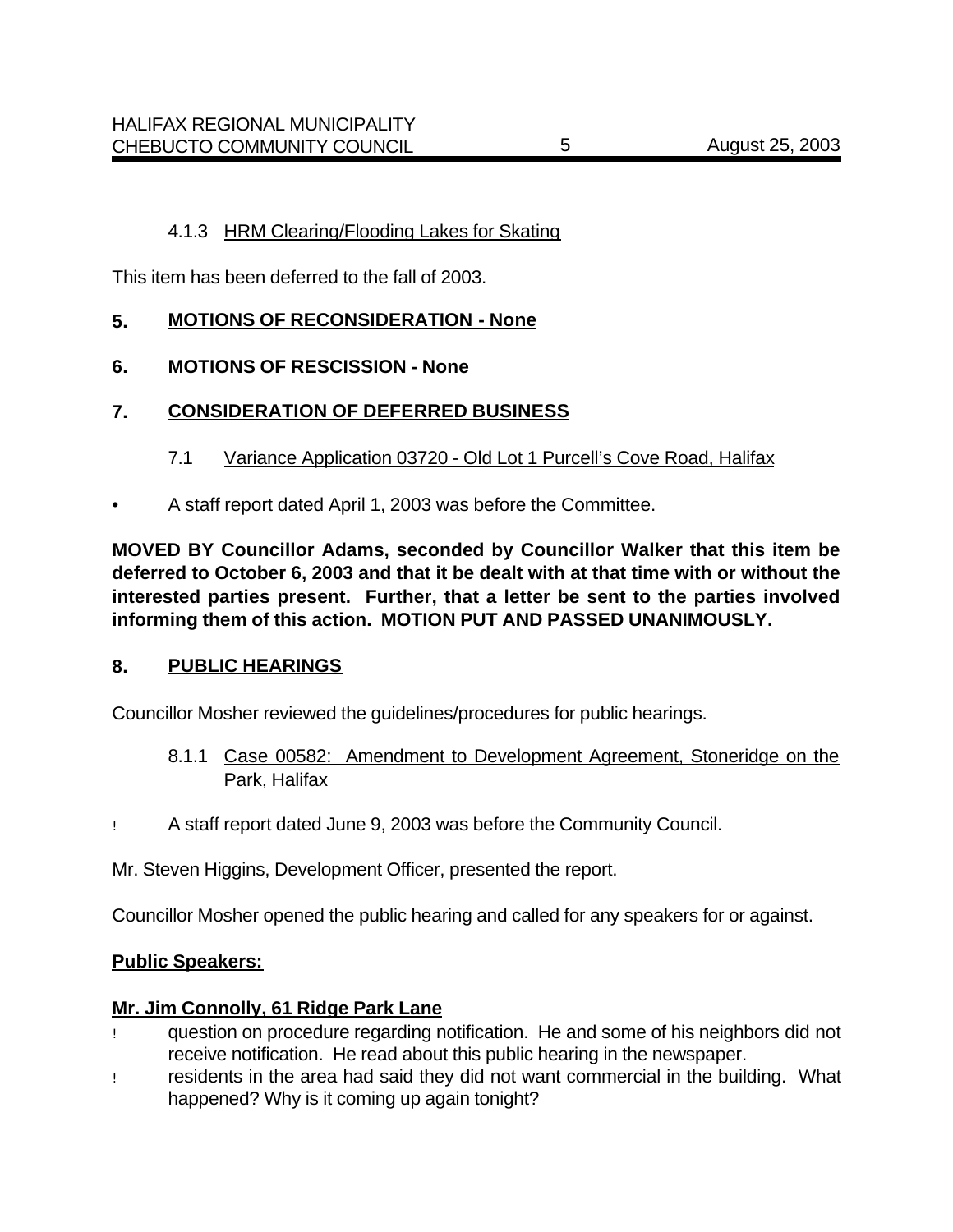## **Mr. Graeme Read, 19 Longwood Avenue**

- ! different interpretation of Page 2 of report, ability to vary the number of units was there to allow developer to vary units from one to two bedrooms. There is no inconsistency, this clause shows that number of units could be changed in relation to commercial.
- ! I think it should be rejected.
- ! density agreement was for 22 persons per acre, this should stay

## **Mr. Kevin Riles, Vice-President, United Gulf Development**

- United Gulf is proposing a condominium development, not apartments
- ! clear from Public Information Meetings that public was concerned with height of the buildings as well as the commercial. We have as of right for 12 storeys but the building will only be 10 storeys with no commercial on ground floor of the Roxbury.
- ! 26 persons per acre will be honored regarding density.

## **Ms. Christine Turko, 15 Walter Havill Drive**

- ! referred to notification map included in staff report stating that she resides just outside the notification area but will still be affected by the increase in traffic.
- ! there are no lights at Walter Havill Drive/Osbourne Drive and speed of traffic is high.
- ! no plan for parks or transit through this area so it will become dense with people with only two exits
- ! Question to Developer, are site "A" and "C" condominiums as well? Mr. Riles responded that Sites "A" and "C" were also condominiums.

Councillor Mosher responded that she has a report on the traffic issue and Metro Transit is planning to do a study in this area.

## **Mr. Nels Larsen, 17 Walter Havill Drive**

- ! lives just outside notification area
- ! what is the total population density calculated for this area and what is the normal population density per acre for this type of development?

Councillor Mosher responded the population density for this area is 1496. Mr. Steven Higgins, Development Officer, added that for a mixed use development, the population density is typically 20 to 30 persons per acre.

- ! concerned with traffic in area of Osbourne/Havill intersection, need for lights or speed bumps but no chicanes.
- ! concern with taxis's/ambulances not knowing where Walter Havill Drive is located. The two sections of the road need to be connected
- small green belt and pile of rocks on Walter Havill Drive that is a danger to children.

Mr. Kevin Riles commented that Hail Pond will be a parkland area and the rocks are temporary as they are required for the road construction for Stage 3. He commented that the two ends of Walter Havill will be connected within the next year.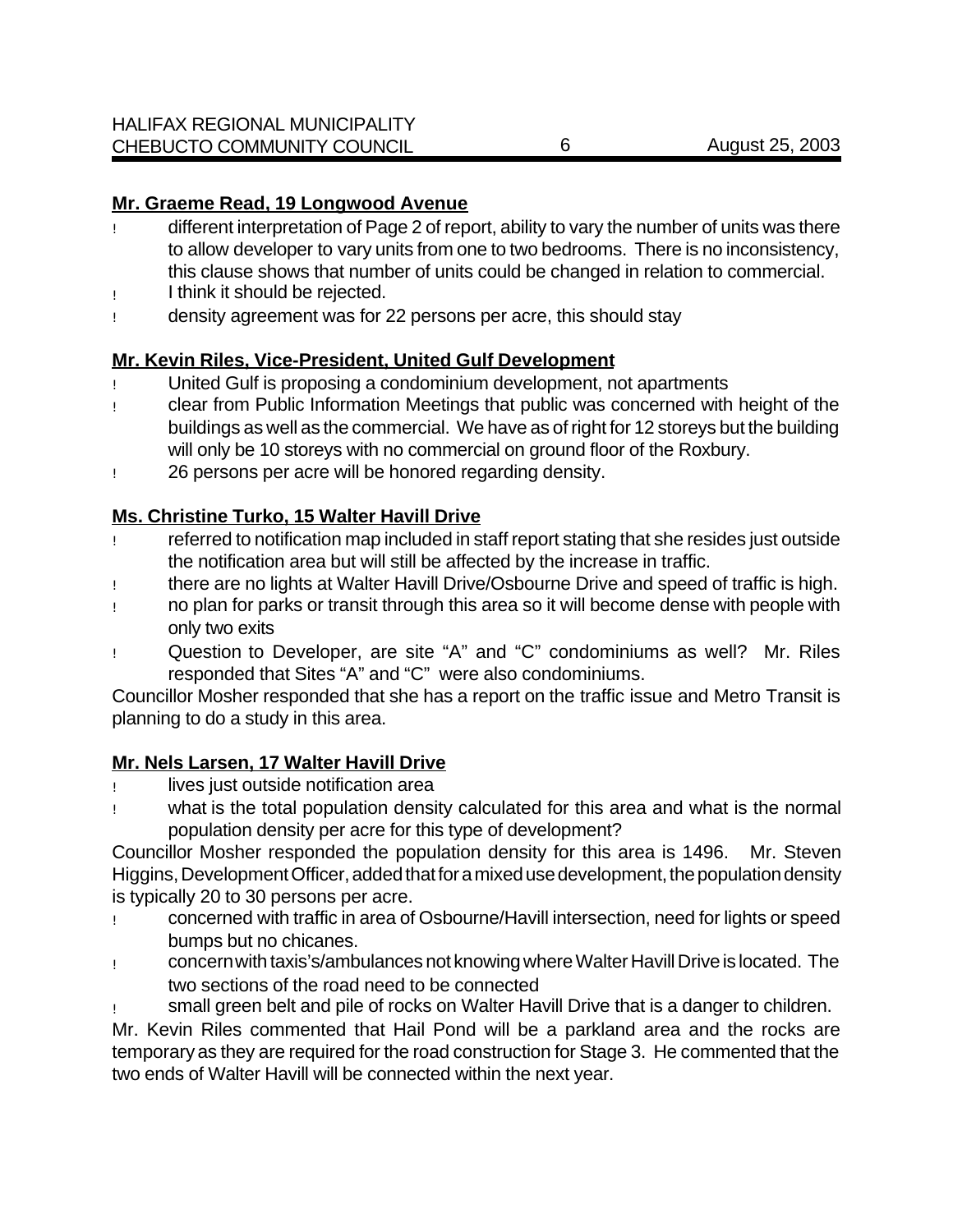Councillor Mosher gave third and final call for speakers. On a **motion by Councillor Adams, seconded by Councillor Walker, the public hearing was closed. MOTION PUT AND PASSED UNANIMOUSLY.**

**MOVED BY Councillor Adams, seconded by Councillor Whalen that Chebucto Community Council:**

- **1. Approve the amending development agreement, presented as Attachment I to this report.**
- **2. Require the amending development agreement to be signed within 120 days, or any extension thereof granted by Community Council on request of the applicant, from the date of final approval by Community Council and any other bodies as necessary, whichever is later; otherwise this approval will be void and obligations arising hereunder shall be at an end.**

## **MOTION PUT AND PASSED UNANIMOUSLY**

- 8.1.2 Case 00569: Application for Lot Modification Development Agreement, 14 Withrod Drive, Halifax.
- ! A staff report dated June 20, 2003 was before Community Council.

Mr. Paul Sampson, Planner I, presented the report.

Councillor Mosher opened the public hearing and called for any speakers for or against.

#### **Public Speakers:**

#### **Ms. Gail Fitzgerald, 6 Pine Ridge Road**

- ! approached the City of Halifax regarding purchasing this land when she purchased her property at 6 Pine Ridge Road**.** The City indicated that the lot in question would be up for review in a few years and that it was not a building lot, it was surplus property. The City said it was an undersized lot as a portion of it had been used when Withrod Drive was widened. The City told her that the property owners on all sides of the lot would have the option of purchasing it when it did come up for sale.
- ! was surprised when the lot went up for sale and she was not contacted for first option to purchase.
- ! sent a letter to Chebucto Community Council (included in the Councillor's agenda packages) indicating these issues/concerns.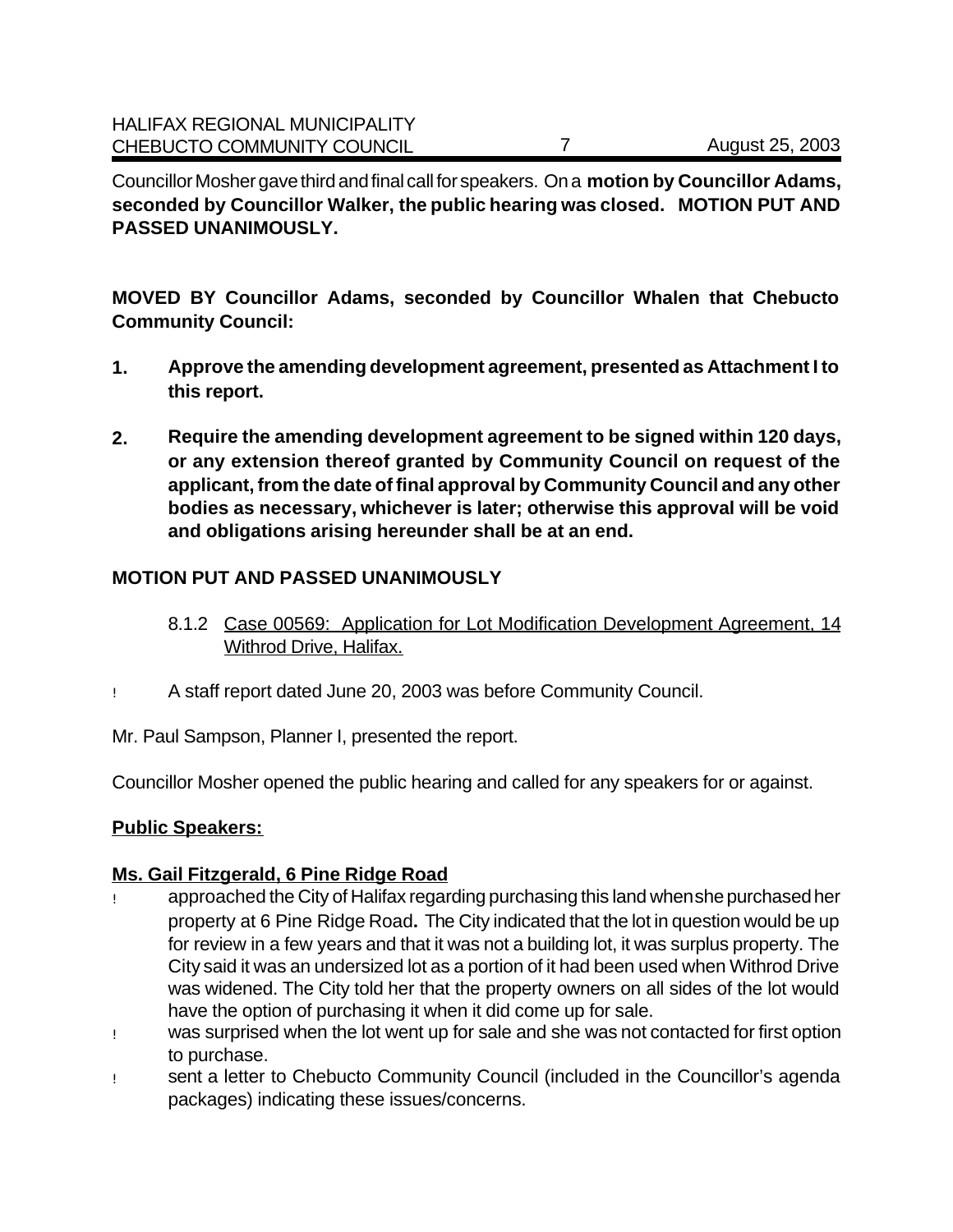HALIFAX REGIONAL MUNICIPALITY CHEBUCTO COMMUNITY COUNCIL 8 August 25, 2003

- ! was told the price of the lot was \$34,000.00 but the Real Estate agent told her \$31,000.00, was the price lowered?
- ! was told she would have to apply for a variance request and that house plans would have to be submitted in order to purchase the property.
- ! 12' setback from street but this does not include the 4' landing and porch which would make only an 8' setback from road.
- ! Withrod Drive is a very dangerous, very well travelled zone and with addition of the apartment complex at the top of the hill, traffic will increase.
- ! HRM placed a dangerous curve sign in front of 14 Withrod Drive indicating that drivers are to slow down. This is a very dangerous, slippery, steep stretch of road.
- ! property was acquired by the City of Halifax in 1991. She read section 4.6 (b) of the By-Law and questioned the legality of what has happened as it appears to be a conflict of interest since HRM is selling the property and the undersized lot is a result of their expropriation to widen Withrod Drive, also, she was originally told that it was not a building lot.
- **!** The adjacent property owners were very interested in purchasing this lot to maintain as a green space as there is not a lot of green space in this area.
- **!!** Staff report indicates that houses in this area are close to the road. The majority of houses are not close to the road, only a handful are and that is due to the widening/reconfiguration of Withrod Drive**.**
- ! size of the house, page 3 of report indicates it is 22', but the house is 32' wide.
- ! found statements in staff report were slanted to encourage approval.

## **Mr. James Sullivan, 20 Withrod Drive**

- ! owner of the small triangular piece of driveway mentioned in the staff report. This area has been re-surveyed, therefore, the lot is smaller yet again.
- ! There is a guideline for a lot to be 5000 square feet for development and we should not be here if it is under that.
- ! Safety issue, with new apartment at top of hill, traffic will be magnified significantly. Where my lot and this lot meet, it is the worst spot on the road as it is shaped like an "S" and there is a blind spot on the top and a blind spot on the bottom.
- ! The proposed driveway will be beside his and he cannot back into his driveway without almost getting hit. He added they are supposed to back into their driveways which requires backing across two lanes to square up the vehicle. Suggests that someone from the City go to his home and try to back into his driveway during rush hour to see how dangerous it is.
- ! Traffic lights eliminated by Chocolate Lake by Purcell's Cove Road which lets the increased traffic volume flow faster and not cause tie-ups. This is a major safety issue.

Councillor Mosher requested Mr. Sullivan supply his mailing address after the meeting so information could be mailed to him as to why the traffic lights were removed. She further clarified that it is understood traffic is an issue in this area, which has been extensively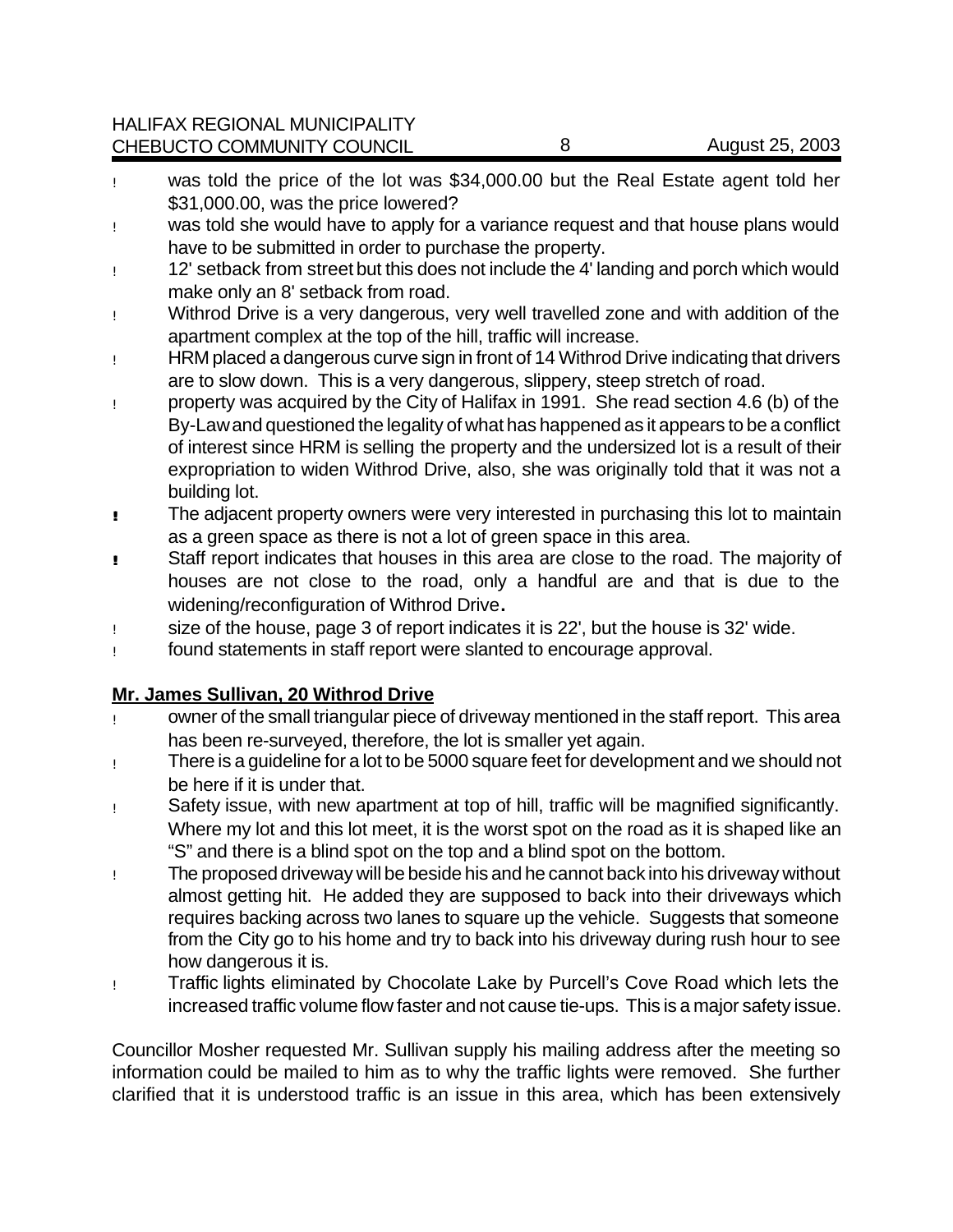studied, and there is data available. She added that radar has been set-up on this street more than any other in the west region which includes five districts. Councillor Mosher clarified that what is before the Community Council this evening is an application for a development agreement for a single family home. She concluded that the traffic issue can be addressed globally irrespective of this application.

## **Mr. Gary Robertson, Civic Lot 12, Withrod Drive, north abutting property**

- ! prime concerns are safety related
- ! driveway is situated at north end of property and with elevation of driveways, if they have a vehicle parked in their driveway, I won't be able to see traffic coming.
- ! no problem with the residence being built.

## **Mr. Graeme Read, 19 Longwood Avenue**

- ! reasonable at times to permit lot modifications to allow development even if it does not meet all the requirements of the Land Use By-laws.
- ! traffic concerns, number 12 Withrod Drive blocks the viewof vehicles accelerating up Withrod from Herring Cove Road. To make a left turn onto Elizabeth Drive, you have to come to an almost complete stop plus watch for cars coming down Withrod Drive who are still in the Northwest Arm Drive speed mode.
- ! level of future traffic may require HRM to come in and move the house at 12 Withrod Drive back from road to allow a better sight line but this would not be possible if the proposed building goes in as it would still block the sight line.
- ! a smaller footprint, a storey and a half rather than a bungalow, could give you the 20' setback to ensure there is adequate sight lines for the future.
- ! reinstallation of stop sign where Mayo meets Withrod Drive could slow vehicles down.

## **Mr. Nels Larsen, 17 Walter Havill Drive**

- ! travels on Withrod Drive 2-3 times per day and knows from experience that you have to get a bit of speed going in the winter to make it up the hill on Withrod Drive. If there is something that is going to impair your vision to any great extent you will have to slow down which could cause cars to stall on the hill.
- ! high volume of traffic going up and down this road a proper view is very important.

## **Mr. Steve O'Hearn, 14 Withrod Drive proposed Developer**

- ! original setback on property was 12' before previous building was torn down.
- ! Withrod Drive curves so building is setback far enough not to interfere with sight lines.
- ! How will a single family dwelling drastically affect traffic volume?
- ! lower driveway will lead into a garage, no cars will be parked there. It is large enough to turn in - no backing onto the street. Upper driveway will allow us entry at ground level - without stairs, which could be an issue as we age.
- ! winter accidents, they happen where there are hills and one more house/car on the streetwill not change this.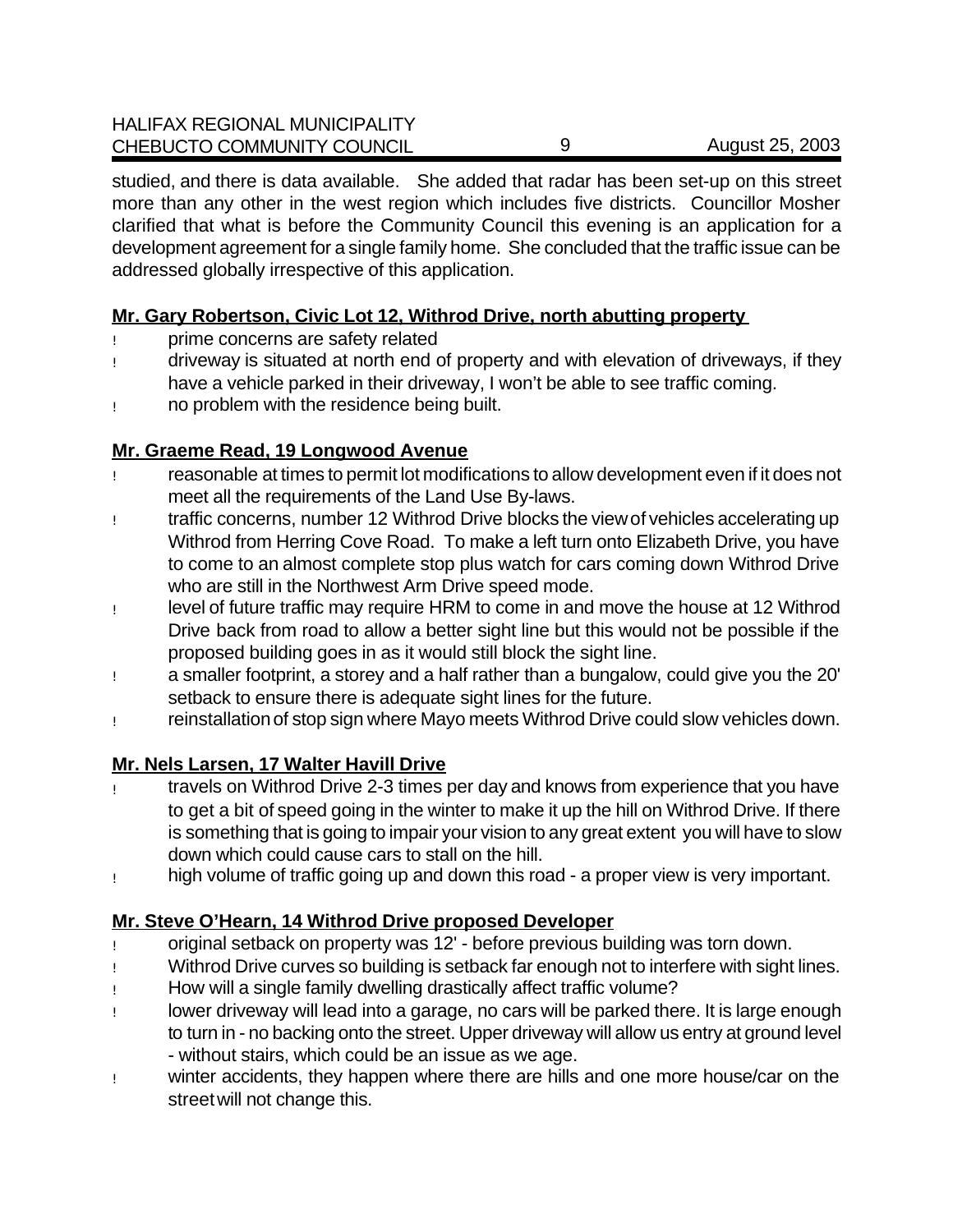#### **Mr. Sean Fitzgerald, 6 Pine Ridge Road**

- we built our home 5.5 years ago and we followed the rules for setbacks etc.
- ! this property had been for sale for a year and it gave the impression that it was difficult to sell but that is not the case as my wife and I, and our neighbour, were interested in purchasing the property but we never had the chance.
- ! Withrod Drive is a dangerous road.
- it is an undersized lot therefore this issue should not be here tonight.

Councillor Walker asked for clarification from Mr. Fitzgerald regarding the comment he was not given the opportunity to purchase the property. Councillor Walker referred to a letter faxed to the members of Chebucto Community Council by Mr. & Mrs. Sean/Gail Fitzgerald in which they state that in the fall of 2002 they had an opportunity to purchase the property but were not in a financial situation to do so. Mr. Fitzgerald responded they had wanted to purchase a vacant lot and not a building lot and there were a lot of conditions attached to the sale of the property. Ms. Fitzgerald clarified that she contacted Ms. Brenda MacPherson, Real Estate Agent, and tried to submit an offer but was told she could not because an offer had already been received.

Councillor Mosher gave third and final call for speakers for or against this application. There being no further speakers it was **MOVED BY Councillor Adams, seconded by Councillor Walker that the public hearing be closed. MOTION PUT AND PASSED UNANIMOUSLY.**

Councillor Adams requested clarification on the commonality with the neighbourhood, in regards to the setback concerning numbers 12 & 20 Withrod Drive, comparing what was there before and what is proposed. Mr. Sampson explained that number 20 is setback quite a distance and the site plan would show this but he is unable to confirm exactly the distance from Pine Ridge.

Councillor Whalen asked for clarification on whether HRM's Traffic Department raised any concerns regarding a double driveway on a street with heavy traffic? Mr. Sampson responded that Traffic raised no concerns and would have referred to the Streets By-Law, which allows property owners to apply for two driveways as long as all other rules are met.

Councillor Mosher requested a legal opinion from Solicitor Karen Brown on whether it is a conflict of interest for HRM to be selling the lot and also recommending the sale of an undersized lot. Ms. Karen Brown, Solicitor, responded that the question is more related to policy concerning the planning strategy. Mr. Paul Sampson, Planner I, referred to policy 4.6 (b) and responded that this is a unique circumstance as the Municipality does not usually purchase the entire lot but in this instance they did and demolished the old house (that was much closer to the road) and changed the property line. Mr. Sampson further added that this lot was not intended for parkland purposes, it was intended to be developed. He added that HRM took a piece from the property for the public good, to make the street safer, and has not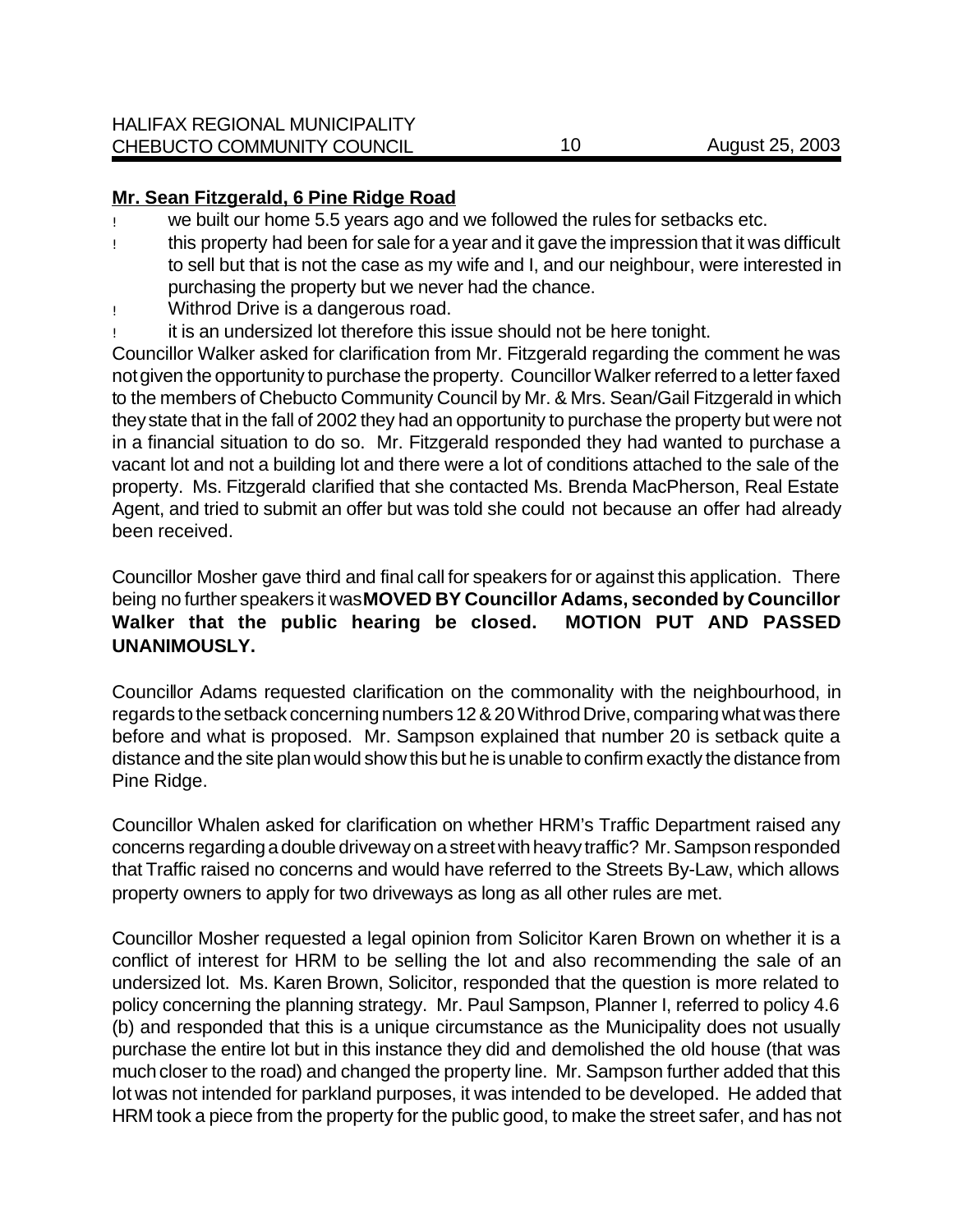violated the policy.

**MOVED BY Councillor Walker, seconded by Councillor Whalen that Chebucto Community Council:**

- **1. Approve the development agreement, presented as Attachment 3 to the staff report dated June 20, 2003, to permit the subdivision of a single unit dwelling at 14 Withrod Drive, Halifax;**
- **2. Require that the development agreement be signed within 120 days, or any extension thereof granted by Community Council on request of the applicant, from the date of final approval by Community Council and any other bodies as necessary, whichever is later; otherwise this approval will be void and obligations arising hereunder shall be at an end.**

Councillor Walker commented that many of the homes in the Kline Heights neighbourhood are close to the road and this application for a single family dwelling is not out of character for the area.

#### **MOTION PUT AND PASSED.**

**MOVED BY Councillor Walker, seconded by Councillor Adams that staff consider sight lines and traffic concerns such as speed and traffic volume when issuing building permits. MOTION PUT AND PASSED UNANIMOUSLY.**

Ms. Gail Fitzgerald requested information on the appeal process. Councillor Mosher suggested Ms. Fitzgerald contact the Municipal Clerks Office and that further information may be obtained at end of the meeting.

## **9. CORRESPONDENCE, PETITIONS AND DELEGATIONS - None**

#### **10. REPORTS**

#### **10.1 REPORTS FROM DISTRICT 16 - PAC**

- 10.1.1 Case 00454: Amendments to Royale Hemlocks Stage I: Housekeeping
- ! A Supplementary Report, dated August 11, 2003, was before the Community Council.
- ! A recommendation by the District 16-PAC, dated August 22, 2003, was before the Community Council.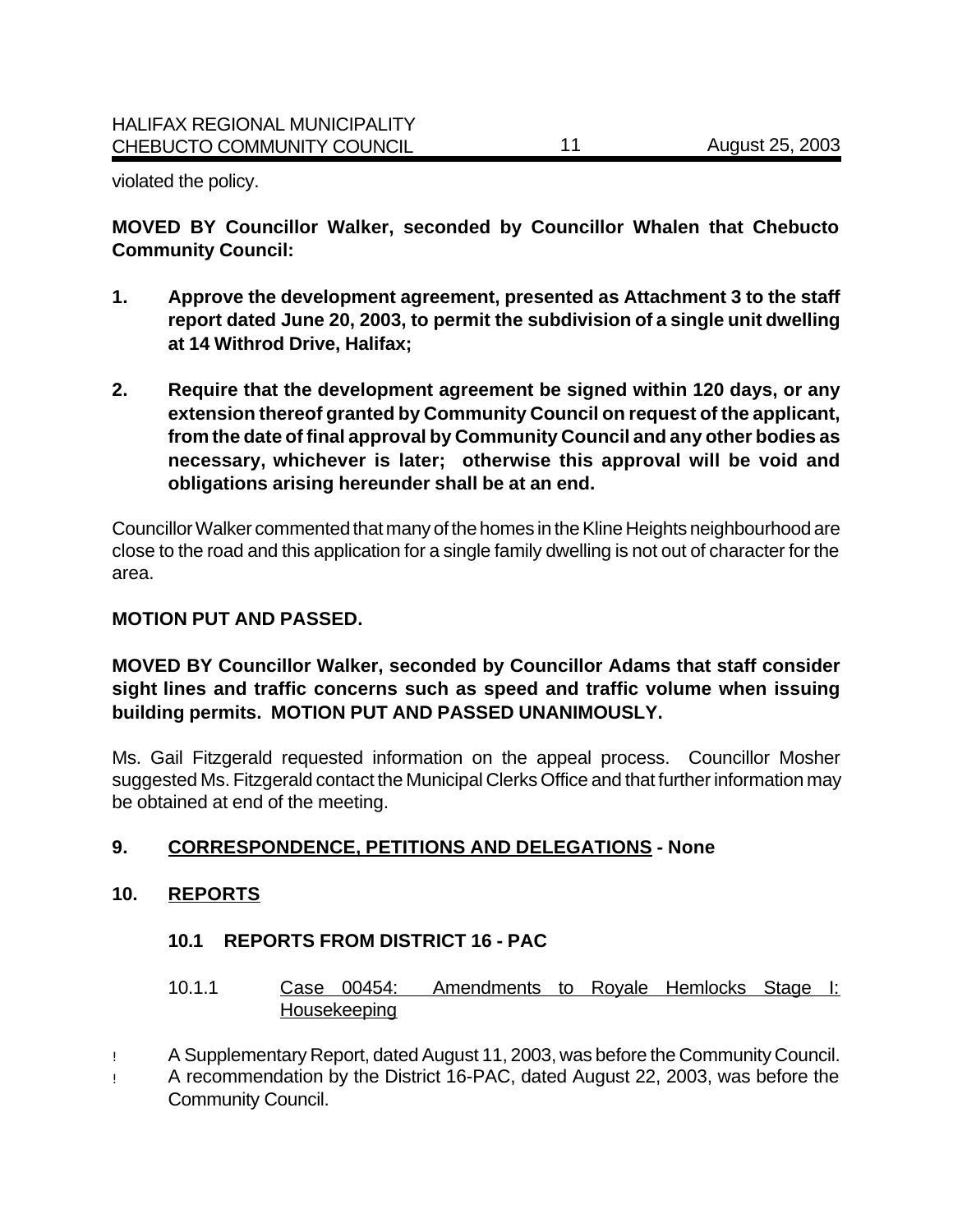**MOVED BY Councillor Whalen, seconded by Councillor Walker, that Chebucto Community Council give Notice of Motion to consider the housekeeping amendment to amend the Stage I development agreement for Royale Hemlocks, and schedule a public hearing for October 6, 2003. MOTION PUT AND PASSED UNANIMOUSLY.**

- 10.1.2 Case 00488: Stage I and Stage II Development Agreement Lot 6F-A, Larry Uteck Boulevard, Halifax
- ! A staff report dated, August 7, 2003 was before Community Council.
- ! A recommendation from the District 16-PAC, dated August 22, 2003, was before Community Council

**MOVED BY Councillor Whalen, seconded by Councillor Adams that Chebucto Community Council move notice of motion for the proposed development agreement, presented as Attachment IV, for Lot 6F-A Larry Uteck Boulevard, Halifax, and to schedule a public hearing for October 6, 2003.** 

**MOVED BY Councillor Walker, seconded by Councillor Whalen that the motion be amended to remove the section on Sewer Redevelopment Charges, third paragraph on page 4 of the staff report dated August 7, 2003.** 

## **MOTION PUT AND PASSED UNANIMOUSLY.**

Councillor Walker requested staff provide a chronology of this development including previous and current owners of the subject site property. Mr. Angus Schaffenburg, Planner, responded that he will provide a memo to Councillor Walker with this information.

#### **11. MOTIONS - None**

#### **12. ADDED ITEMS**

#### 12.1 Crosswalks District 16

**MOVED BY Councillor Whalen, seconded by Councillor Walker that a staff report be prepared for the October 6, 2003 meeting regarding crosswalks at three locations in District 16;**

- ! **Parkland Drive and Farnham Gate Road entrance to Parkland Drive mini-mall. Four way stops to be investigated for this area as well.**
- ! **Fairfax at Parkland Drive there is a Senior's residence in the area.**
- **! Willett Street at West Ridge close to transit and bus stops and a heavily**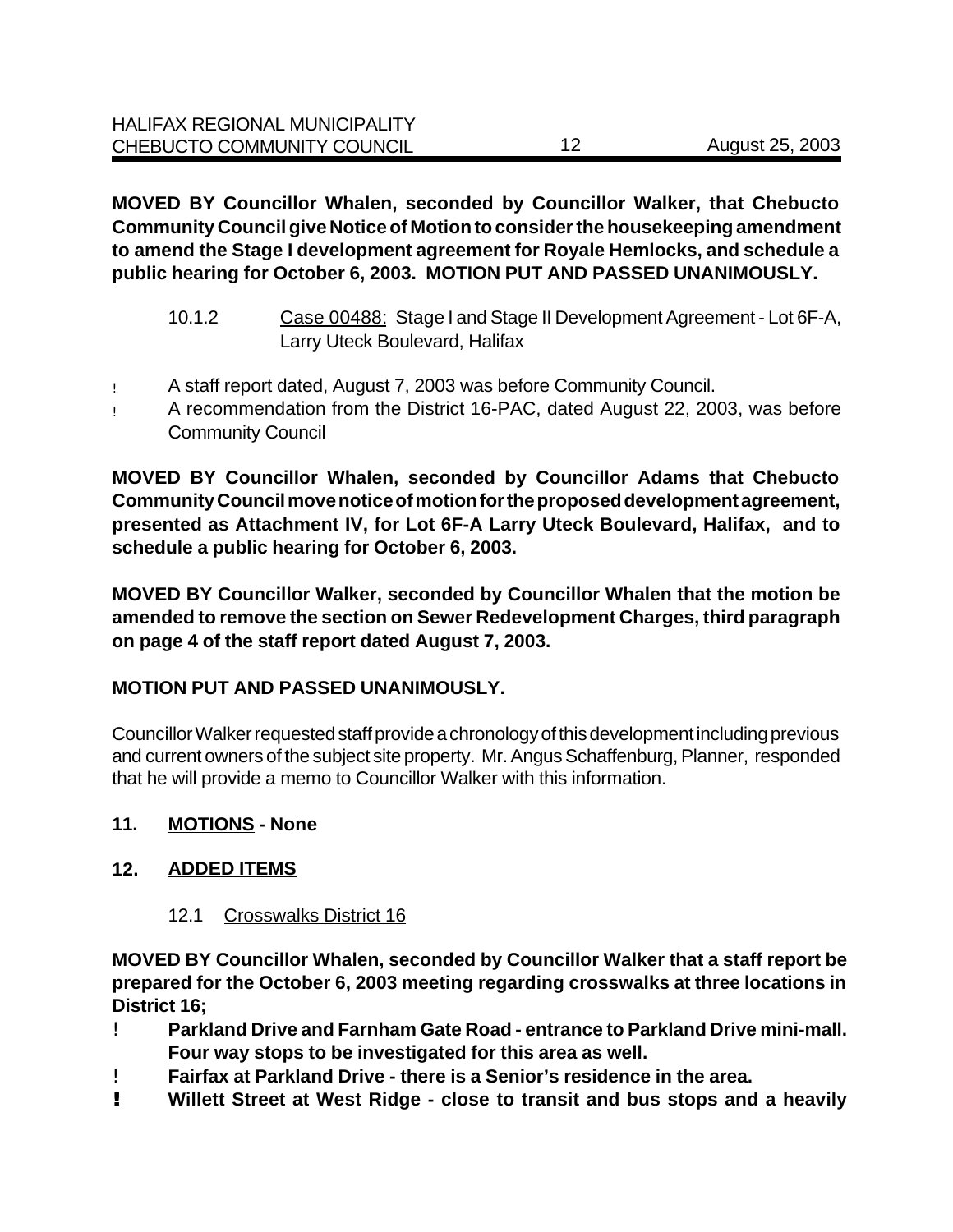#### **populated area. MOTION PUT AND PASSED UNANIMOUSLY.**

## 12.2 #14 Leiblin Park Bus

**MOVED BY Councillor Adams, seconded by Councillor Whalen that the Transit Department investigate and prepare a report for the October 6, 2003 meeting on the possibility of using the area Irving Station for a turnaround and layover point for the # 14 Leiblin Park Bus so as not to disturb area residents and to allow for easier access. MOTION PUT AND PASSED UNANIMOUSLY.**

### **13. NOTICES OF MOTION - None**

## **14. PUBLIC PARTICIPATION**

#### **Mr. Jim Connolly, 61 Ridge Park Lane**

! raised a question as to process and asked what the minimum threshold was for notification of a public hearing in order for it to be considered legitimate.

Mr. Angus Schaffenburg, Planner, responded to the notification issue advising that a section has been added to the staff reports which includes a map of the notification area, an area which can be enlarged by the Councillors if they wish. Councillor Mosher added that a notification area has been broadened in the past by request of a Councillor.

! expressed concern with a request for an amendment by United Gulf that was made last year and turned down yet the request reappears again regarding commercial on the ground floor of this development. He understood that the commercial was turned down.

Councillor Mosher clarified that the commercial was approved in 1990 and was not an amendment. Councillor Walker added that the commercial was included as one of the twenty storeys in the original application.

**MOVED BY Councillor Adams, seconded by Councillor Walker that Planning Staff prepare a report on the chronology of amendments to the Stoneridge on the Park application and also to include information on the requirements for notification for public hearings. MOTION PUT AND PASSED UNANIMOUSLY.**

#### **Mr. William Phillips, 9 Crestview Drive**

! traffic lights at intersection of Purcell's Cove Road and Herring Cove Road were removed a few months ago and currently there is no pushbutton for the overhead